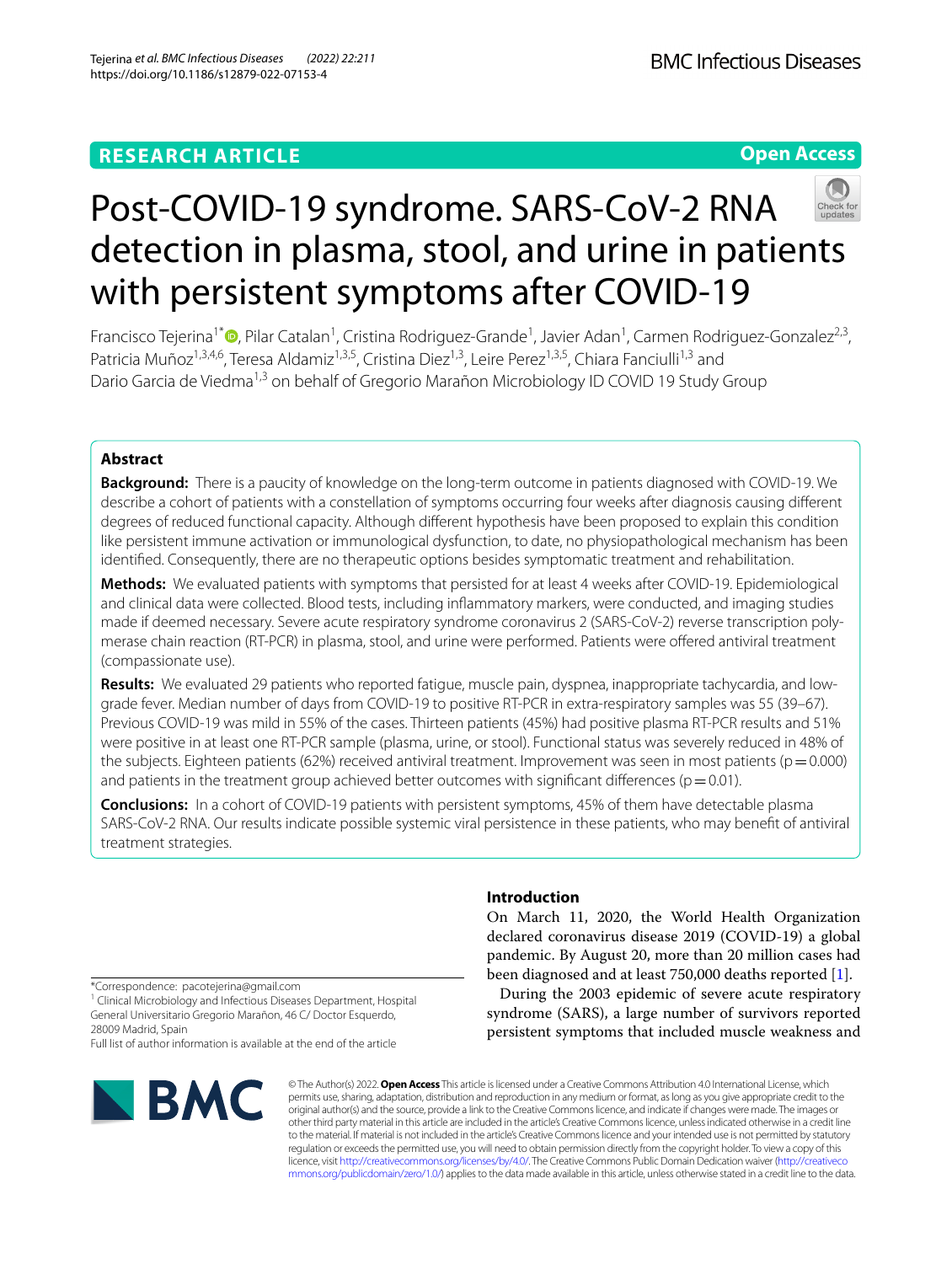pain, fatigue, and dyspnea. In some patients, these symptoms remained for several years and resembled those of chronic fatigue syndrome [\[2](#page-6-1)[–4\]](#page-6-2). Moreover, functional status in these subjects was reduced, and in some cases, the patient was unable to return to work  $[5]$  $[5]$ . The etiological cause of these symptoms remains unknown, although hypothalamic/hypophysis dysfunction inducing hypocortisolism was proposed [[6\]](#page-6-4).

SARS and SARS-CoV-2 bind to the angiotensin-converting enzyme 2 receptor (ACE2) to enter the cells [[7,](#page-6-5) [8](#page-6-6)]. Moreover, SARS-CoV-2 appears to have a stronger binding affinity to ACE2 than SARS  $[9]$  $[9]$ . The ACE2 receptor is widely distributed in multiple human tissues, expressed in lungs, cardiovascular system, kidneys, and gut [\[10](#page-6-8)]. This capacity to bind to a cellular receptor widely expressed in diferent organs may explain the systemic symptoms and clinical events described for COVID-19. SARS-CoV-2 viremia has been verifed in critically ill patients; and it can be considered as an independent mortality predictor in these group of patients [\[11](#page-6-9)].

Many patients who have recovered from COVID-19 are reporting persistent symptoms similar to the ones described after the SARS epidemic. These symptoms not only occur in patients who have survived severe COVID-19 but are also being reported in patients who have suffered mild COVID-19 [\[12\]](#page-6-10). Tools for measuring the functional status of COVID-19 patients are being tested [[13\]](#page-6-11). Persistent symptoms following discharge have been described in series of hospitalized COVID-19 patients, although studies to evaluate an etiological cause have not been carried out [\[14](#page-6-12), [15\]](#page-6-13). Viremia in diferent respiratory virus like infuenza 5 (H5N1) and rhinovirus has already been described [[16](#page-6-14), [17\]](#page-6-15) and SARS-CoV-2 RNA associated to plasma exosomal vesicles has been described in non-critical COVID-19 patients [[18\]](#page-6-16). To the best of our knowledge, positive SARS-CoV-2 RNA detection in extra-respiratory samples weeks after COVID-19 has not been described. SARS-CoV-2 infection can afect diferent organs and could cause persistent systemic viremia. Plasma, stool and urine could be a good subrogate sample to evaluate the possibility of systemic viremia.

Here, we describe a cohort of COVID-19 patients with persistent symptoms at least 4 weeks after diagnosis that present SARS-CoV-2 RNA in extra-respiratory samples.

## **Methods**

## **Study population**

COVID-19 positive patients confrmed by microbiological testing (nasopharyngeal RT-PCR and/or serological assays) or a combination of clinical symptoms and imaging tests, with persistent symptoms for at least 4 weeks after diagnosis were evaluated between May 6 and June 30, 2020, at the infectious disease unit of *Hospital* 

*General Universitario Gregorio Marañón* (a tertiary University Hospital in Madrid, Spain). Patients showed functional limitations, severe in some cases, and some were unable to return to work. The research ethics committee of the Hospital General Universitario Gregorio Marañón approved the study protocol.

## **Clinical evaluation and data collection**

Epidemiological characteristics were recorded including comorbidities, date of COVID-19 diagnosis, and clinical course. Acute COVID-19 was categorized as mild (patient did not develop pneumonia and was not hospitalized), moderate (developed pneumonia and was not hospitalized), or severe (developed pneumonia and was hospitalized). Antiviral SARS-CoV-2 treatment records, including glucocorticoids, were obtained.

The symptoms of the patients were recorded and their functional disability using a non-standard scale was classifed as follows: Grade 0, patient had no symptoms; Grade I, patient had returned to work, performed daily duties, and had low-intensity persistent symptoms; Grade II, patient was able to work, performed daily activities, and had high-intensity symptoms; Grade III, patient was unable to work, performed basic duties; Grade IV, patient had not been able to return to work and could not perform daily tasks or needed help. Patients categorized as Grades III and IV were considered as having severe functional disability, Grade II moderate, and Grade I mild.

Blood tests included the following: hemogram, liver and kidney function tests, thyroid function test, infammatory markers, and SARS-CoV-2 IgG nucleocapsid serology assay (ABBOT, CLIA Architect). Imaging tests including echocardiogram, chest X-ray, and thorax computed tomography with contrast were performed if needed for the evaluation.

On the frst visit, SARS-CoV-2 reverse transcription polymerase chain reaction (RT-PCR) was performed in plasma, stool, and urine, and repeated every 7 days if positive, or if deemed necessary by the physician. Patients who had been diagnosed by RT-PCR from nasopharyngeal specimens, for whom a negative result had not been obtained, were retested (nasopharyngeal samples) during evaluation until negative on two consecutive occasions.

For nasopharyngeal specimens we used the diagnostic method implemented in our laboratory as follows: RNA extraction was carried out using the KingFisher (Thermo Fisher Scientifc, USA) or the EasyMag (Biomeriuex, France) systems. Next, an RT-PCR was performed with the TaqPath COVID-19 CE-IVD rt-PCR kit (Thermo Fisher Scientifc, USA). RNA extractions from urine and stool samples were done with EasyMag, and extractions from blood with EasyMag or the EZ1 system (Qiagen, Germany). RT-PCR in extra-respiratory samples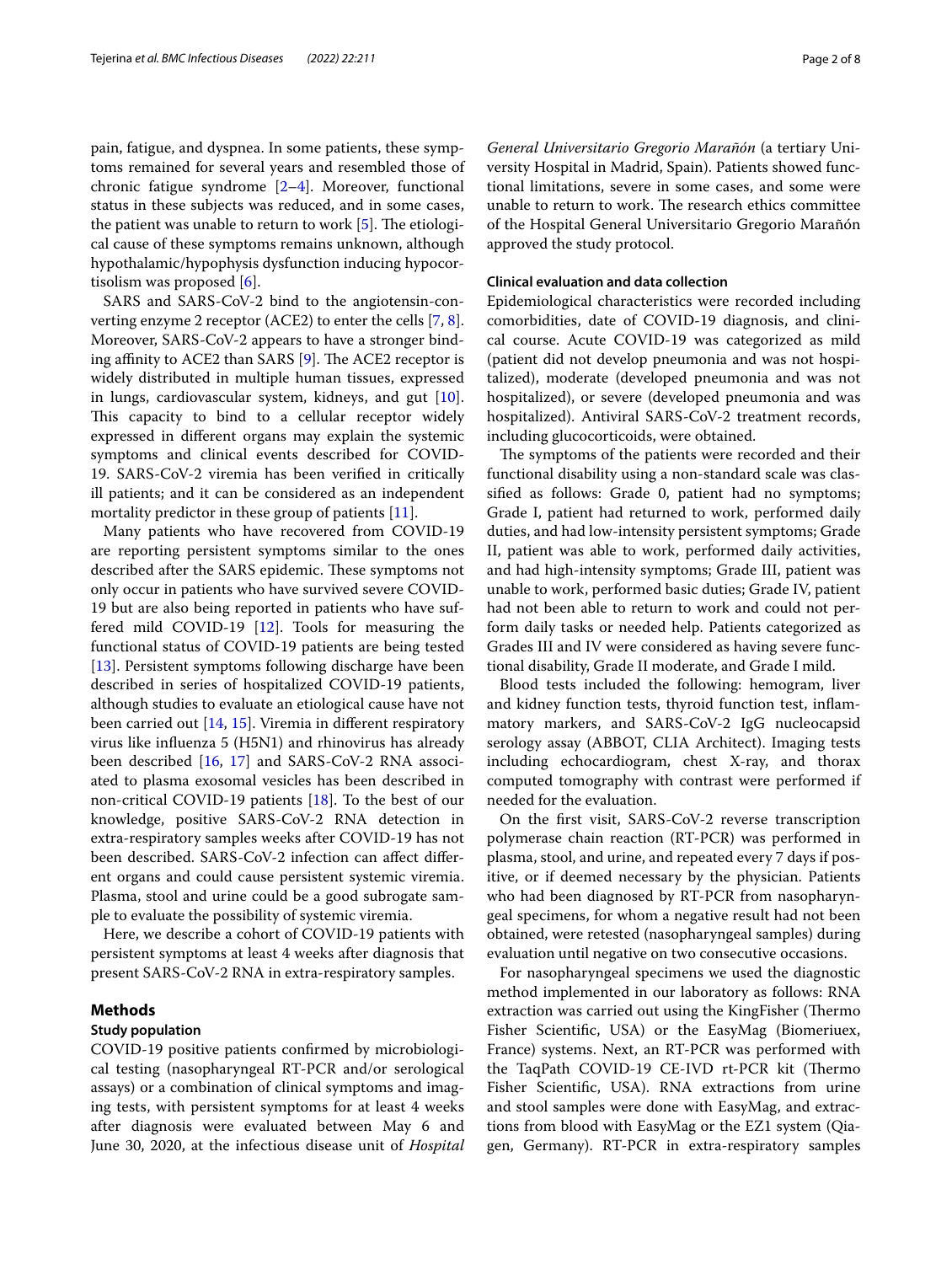detecting genes N and O were performed with the Novel Coronavirus (2019-nCoV) Nucleic Acid Diagnostic Kit (Sansure Biotech, China), as it proved to have the highest sensitivity among those evaluated in our laboratory throughout the pandemic.  $20 \mu L$  of purified RNA were used as template for the RT-PCR. Samples were considered positive if the cycle threshold (Ct) value was  $\leq 40$ , as specifed by the manufacturer.

## **Treatment**

Patients were offered treatment with lopinavir/ritonavir and hydroxychloroquine (local guidelines of compassionate use) when they reported symptoms were causing a relevant impairment even if mild in the functional scale.

## **Outcomes**

Follow-up was done for at least 6 weeks after the frst evaluation, regardless of whether the subject had received treatment. Improvement of the functional status was considered positive if the patient reported at least a one-point decrease in the functional scale in comparison to basal functional status. Degrees of clinical improvement were measured depending on the number of points of decrease in functional scale.

#### **Statistical analysis**

Descriptive statistics were calculated: medians (interquartile ranges) and proportions. Association between variables was assessed with the Chi-squared test for linear trend and the ANOVA test. The SPSS statistical software v26.0 was used for the analyses.

## **Results**

## **Baseline characteristics**

Thirty patients were evaluated. One was excluded from the analysis after being diagnosed with Graves' disease on the frst visit.

Table [1](#page-2-0) summarizes the epidemiological and clinical characteristics of the 29 patients included in the analysis. Sixty-two per cent of the subjects were female and median age was 45 years (36–56). Comorbidities were infrequent. Two patients were immunosuppressed (one HIV-positive and one diagnosed with Hodgkin's lymphoma who had received rituximab). At diagnosis of COVID-19, half of the subjects (51.7%) had pneumonia and 24% had severe COVID-19. One patient was admitted to the intensive care unit but did not require mechanical ventilation. Nineteen patients (65%) received antiviral treatment, from which 78% were administered a combination of lopinavir/ritonavir and hydroxychloroquine. Median duration of lopinavir/ritonavir and hydroxychloroquine treatment in mild/moderate patients was 5 days. All patients with moderate/severe COVID-19

## <span id="page-2-0"></span>**Table 1** Baseline characteristics of study patients

|                                                                      | $N = 29$      |
|----------------------------------------------------------------------|---------------|
| Median age (IQR)-years                                               | $45(36 - 56)$ |
| Female gender-n (%)                                                  | 18 (62)       |
| Comorbidities-n (%)                                                  |               |
| Hypertension                                                         | $1(3.4\%)$    |
| Dyslipidemia                                                         | 3(10.3%)      |
| Obesity                                                              | 3(10.3%)      |
| Immunosuppression                                                    | $2(6.8\%)$    |
| Pneumonia COVID-19-n (%)                                             | 15 (51.7%)    |
| COVID-19 severity-n (%)                                              |               |
| Mild                                                                 | 16 (55%)      |
| Moderate                                                             | 6(20%)        |
| Severe                                                               | 7(24%)        |
| Antiviral treatment-n (%)                                            | 19 (65%)      |
| COVID-19 severity and having received antiviral treat-<br>ment-n (%) |               |
| Mild                                                                 | 6 (37.5%)     |
| Moderate                                                             | $6(100\%)$    |
| Severe                                                               | 7 (100%)      |
| Type antiviral treatment-n (%)                                       |               |
| $\frac{1}{2}$                                                        | 15 (78%)      |
| <b>HCO</b>                                                           | 19 (100%)     |
| Azm                                                                  | 3 (15%)       |
| $\text{lpv/r} + \text{HCO}$                                          | 15 (78%)      |
| $HCQ + Azm$                                                          | 3(15%)        |
| Glucocorticoids                                                      | 2(10%)        |

*IQR*interquartile range, *n*number, *lpv/r* lopinavir/ritonavir, *HCQ*hydroxychloroquine, *Azm*Azithromycin

received antiviral treatment and two were treated with glucocorticoids.

## **Post‑COVID‑19 syndrome**

Main symptoms and signs reported by patients were fatigue, muscle pain, dyspnea, inappropriate sinus tachycardia, and low-grade fever. Fatigue (86%) and muscle pain (62%) were the most frequently reported. More than a half of the subjects communicated having at least three symptoms. Severe functional disability and moderate to severe limitation was seen in 48% and 75% of the patients, respectively, with no relation between age or gender and the grade of functional limitation  $(p > 0.05)$  (Table [2\)](#page-3-0).

Median number of days from COVID-19 diagnosis to evaluation was 57, and 55 (39–67) from diagnosis to the frst SARS-COV-2 RT-PCR test in specimens other than respiratory samples. IgG SARS-COV-2 antibodies were found in 85% of the patients. Four patients for whom a negative RT-PCR had never been obtained in nasopharyngeal swabs were positive on respiratory samples (at least 7 days before the frst evaluation).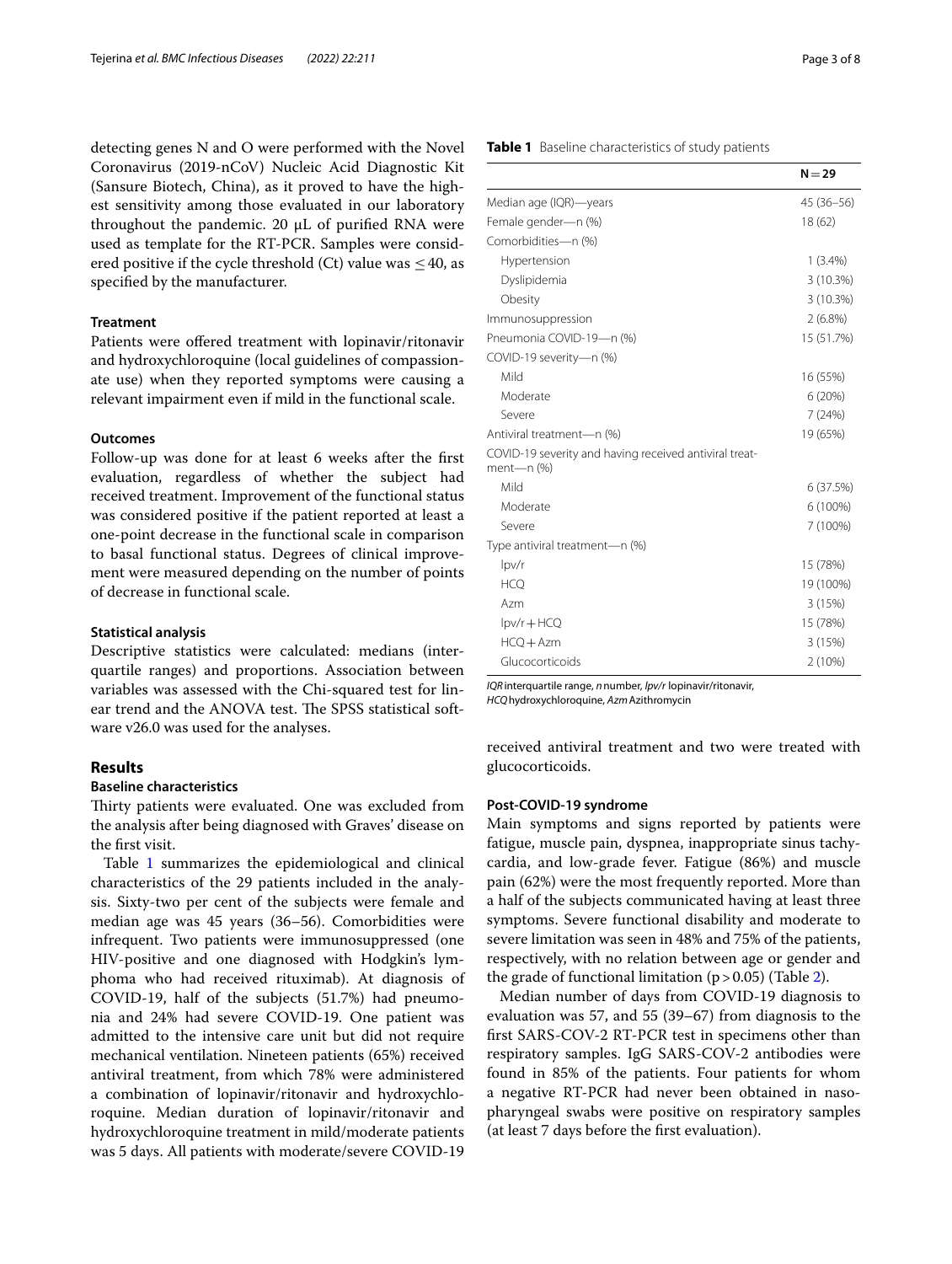<span id="page-3-0"></span>

|                                                                      | $N = 29$            |
|----------------------------------------------------------------------|---------------------|
| Symptoms-n (%)                                                       |                     |
| Fatigue                                                              | 25 (86%)            |
| Muscle pain                                                          | 18 (62%)            |
| Dyspnea                                                              | 14 (48%)            |
| Inappropriate sinus tachycardia                                      | 9(31%)              |
| Low-grade fever                                                      | 9(31%)              |
| <b>Functional status</b>                                             |                     |
| Grade 0                                                              | $0(0\%)$            |
| Grade I-n (%)                                                        | 7 (24%)             |
| Grade II-n (%)                                                       | 8 (27.5%)           |
| Grade III-n (%)                                                      | 5 (17.2%)           |
| Grade IV-n (%)                                                       | 9 (31%)             |
| Median number of days until evaluation days (IQR)                    | 57 (42–71)          |
| Median number of days to extra-respiratory positive<br>RT- PCR (IQR) | 55 (39-67)          |
| SARS-CoV-2 IgG tests-n (%)                                           | 25 (86%)            |
| Hemoglobin (g/dL)-median (IQR)                                       | 14.3 (13.2–15)      |
| Lymphocyte count (x 10E3/µl)-median (IQR)                            | $1.4(1.2-1.7)$      |
| Platelet count (x 10E3/µL)-median (IQR)                              | 202 (184-238)       |
| Serum creatinine (mg/dL)-median (IQR)                                | $0.72(0.63 - 0.82)$ |
| Alanin aminotransferase (U/L)-median (IQR)                           | 24 (20-39.5)        |
| >40 U/L-n (%)                                                        | 7 (25%)             |
| $\leq$ 40 U/L-n (%)                                                  | 21 (75%)            |
| Ferritin (µg/L)-median (IQR)                                         | 100 (38.5-204)      |
| > 205 (µg/L)-n (%)                                                   | 7(25%)              |
| $\leq$ 205 (µg/L)—n (%)                                              | 21 (75%)            |
| Positive SARS-CoV-2 RT-PCR                                           |                     |
| Plasma-n (%)                                                         | 13 (44.8%)          |
| Stool-n (%)                                                          | 5 (17.2%)           |
| Urine-n (%)                                                          | 4 (13.7%)           |
| At least one positive result-n (%)                                   | 15 (51.7%)          |
| Two positive results-n (%)                                           | 5 (17,2%)           |
| Three positive results-n (%)                                         | $2(6.8\%)$          |

*n* number, *IQR* interquartile range

Five patients (17%) exhibited lymphopenia. Renal function was normal in all patients except in one with chronic renal failure. There were no remarkable increases in C-reactive protein and p-dimer levels. Slight increase of ferritin and ALT levels were observed in 25% of the patients. Imaging results in patients who underwent these tests did not reveal any pathological fndings.

Initial RT-PCR was positive in half of the patients (51.7%) in at least one plasma, stool, or urine determination and in 13 patients (45%) in plasma. Five patients (17%) were positive in at least two determinations. Median Ct values in plasma, stool, and urine were 36 (35–37), 34 (31–39), and 37 (35–38), respectively. We found no association between the presence of positive SARS-CoV-2 RNA in extra-respiratory samples and worst functional disability ( $p=0.425$ ), in fact, four patients with mild functional disability had SARS-CoV-2 RNA in plasma on frst evaluation.

Negative serology was found in four patients, all of them immunocompetent patients. Two had been diagnosed of COVID-19 by RT-PCR on nasopharyngeal swabs and the other two by clinical symptoms and imaging studies. SARS-CoV-2 infection was microbiologically confrmed in the two latter cases by RT-PCR in plasma or stool.

Among the patients for whom positive results were obtained by plasma RT-PCR, six (46%) had undergone mild clinical course of COVID-19 and three (23%) moderate.

## **Antiviral treatment**

Eighteen (62%) patients received antiviral treatment, 12 of which presented severely reduced functional status on first evaluation (Table [3](#page-4-0)). They were given lopinavir/ ritonavir for at least 14 days, and 15 subjects received 200 mg of hydroxychloroquine concomitantly twice a day. Median duration of lopinavir/ritonavir treatment was 21 days. The duration of lopinavir/ritonavir treatment difered among patients as we gained more experience. Based on new scientifc data, local guidelines on compassionate treatment withdrew the use of hydroxychloroquine and consequently the administration was interrupted. Eight patients received a 14-day lopinavir/ ritonavir treatment and in the rest, it varied between 21 and 28 days.

RT-PCR in plasma was positive in half of the patients who initiated treatment (nine subjects); in these nine patients, no SARS-CoV-2 RNA was detected in plasma during the 1st week after starting the treatment. Four patients had positive RT-PCR in plasma on frst evaluation and did not receive treatment; in one, SARS-CoV-2 RNA in plasma was found for 3 consecutive weeks, while negative results were obtained in the other three patients over the 1st week. There were also four patients with RT-PCR positive on nasopharyngeal swabs, three of which received treatment, after which RT-PCR results were negative.

No treatment-related major adverse events were observed. Three patients discontinued the treatment with hydroxychloroquine because of nausea and dizziness. Two patients interrupted treatment with lopinavir/ritonavir: one with previous paclitaxel-induced neuropathy after reporting increased numbness, and the other due to self-reported abnormal ocular movements. All side efects reversed on discontinuation of the drug.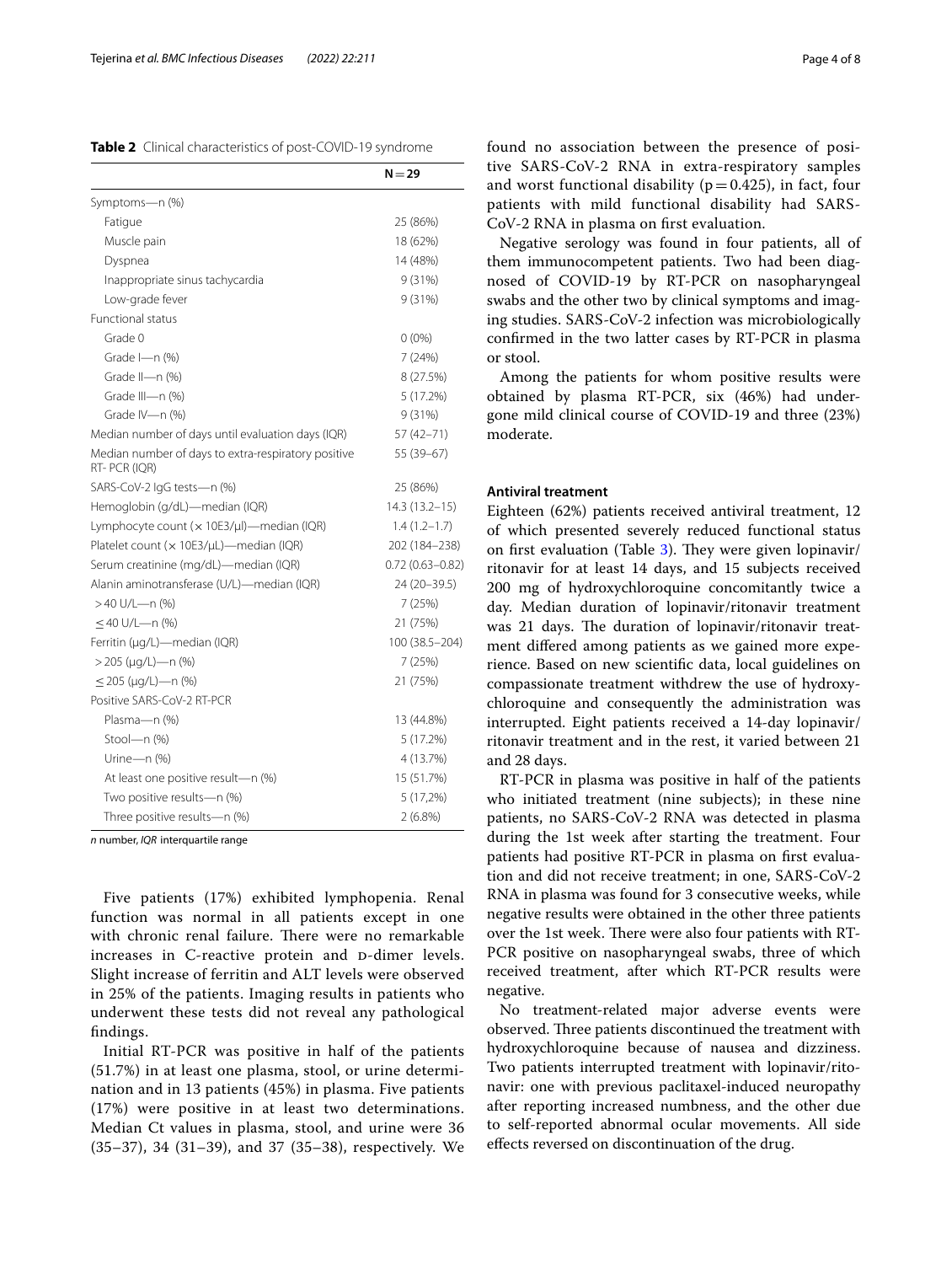## **Outcomes**

Overall, most patients (80%) showed positive changes in their functional status, with at least a one-point decrease in the functional scale. Improvement was seen in all patients who underwent treatment and in 55% with variation in two or more points in the disability scale. Six patients (54%) who did not receive treatment improved in one point, while no change in the functional limitation was seen in the other fve untreated subjects (Fig. [1](#page-5-0)).

Recurrence of symptoms was seen in four positive plasma RT-PCR patients for whom functional improvement was observed while on treatment. Results of their RT-PCR in plasma remained negative.

## **Discussion**

There is a paucity of knowledge on the long-term outcome in patients diagnosed with COVID-19. To date, focus has been on understanding the acute course of the disease. However, as the number of infections grows, many patients are seeking medical care due to persistent symptoms, which, in some cases continues for several weeks leading to functional limitations that reduce patient's quality of life. This medical condition where patients persist with a constellation of unspecifc symptoms al least 4 weeks after COVID-19 has been recognized and denominated as Long COVID or Post-COVID-19 syndrome.

#### <span id="page-4-0"></span>**Table 3** Antiviral treatment

|                                              | <b>Received treatment</b><br>$(N = 18)$ | Untreated ( $N = 11$ ) |
|----------------------------------------------|-----------------------------------------|------------------------|
| Media age (IQR)—years                        | 47.5 (45–55.7)                          | $39(35-53)$            |
| Female sex-n (%)                             | 13 (72.2%)                              | $5(45.4\%)$            |
| Covid-19 pneumonia—<br>n (%)                 | 11 (61.1%)                              | 4 (36.3%)              |
| Covid-19 severity-n (%)                      |                                         |                        |
| Mild                                         | 5 (27.7%)                               | $2(18.1\%)$            |
| Moderate                                     | 4 (22.2%)                               | $2(18.1\%)$            |
| Severe                                       | $9(50\%)$                               | 7(63.6%)               |
| COVID-19 acute antiviral<br>treatment-n (%)  | 13 (72.2%)                              | 6(54.5%)               |
| Positive results of plasma<br>$PCR$ —n $(%)$ | 9(50%)                                  | 4 (36%)                |
| At least one positive<br>$PCR$ —n $(%)$      | 10 (55.5%)                              | 5 (45.4%)              |
| <b>Basal functional status</b>               |                                         |                        |
| Grade 0-n (%)                                | $0(0\%)$                                | $0(0\%)$               |
| Grade $l$ —n $(\%)$                          | $1(5.5\%)$                              | 6 (54.54%)             |
| Grade II-n (%)                               | 5 (27.7%)                               | 3 (27.27%)             |
| Grade III-n $(\%)$                           | 4 (22.2%)                               | 1(9%)                  |
| Grade IV-n (%)                               | 8 (44.4%)                               | 1(9%)                  |

*n* number

Here, we present the results from a small cohort of Long COVID patients. Many of the patients included in this study did not have a severe COVID-19 and most did not require hospitalization. Thus, the functional limitations in these patients difer from subjects who are admitted in an intensive care unit [[19\]](#page-6-17).

None of the patients we evaluated showed relevant changes in their blood tests that justifed these symptoms and there were no pathological fndings in the imaging studies. Moreover, infammatory markers such as ferritin only showed a slight increase in 25% of patients, in contrast with patients with severe COVID-19.

SARS-COV-2 binds with diferent cells in the human body. Thus, COVID-19 should be seen as a systemic infection rather than just a respiratory syndrome [\[20](#page-6-18)]. Several studies have reported the presence of SARS-CoV-2 RNA in plasma of critical patients, although it has not been detected in non-severe patients [\[21\]](#page-6-19). Recently, SARS-CoV-2 RNA has been documented in blood donors [[22\]](#page-6-20). In our cohort, we detected SARS-CoV-2 RNA in plasma in almost half of the patients, and a small proportion of these patients were positive in stool and urine. These patients were discharged or not hospitalized at evaluation and only 24% had sufered severe COVID-19. Median number of days until the frst RT-PCR on specimens other than respiratory samples was 55, and in four patients, RT-PCR was positive in plasma for more than 70 days after diagnosis. These findings raise the question of whether these patients may have a persistent systemic viremia and if there is a viral reservoir where SARS-CoV-2 is capable of evading the immunological response of the host, considering that 85% of patients in the cohort showed humoral immune response to SARS-COV-2.

SARS RNA has been detected in extra-respiratory samples (plasma, stool, urine) in a cohort of convalescent patients, weeks after diagnosis (up to 7 weeks in plasma in one patient) and presence of viable virus detected in urine and stools for up to 4 weeks [\[23\]](#page-6-21). Moreover, feline coronavirus, an alphacoronavirus distributed worldwide that produces intestinal symptoms and systemic syndromes in cats and some wild felines, may last in feces for months, while in some cats, recurrent/intermittent shedding may occur [[24,](#page-6-22) [25\]](#page-6-23). Viremia in feline coronavirus seems to decrease during the course of the infection, although some animals show recurrent viremia. Necropsy results in cats with undetectable viremia show the presence of feline coronavirus RNA in a wide range of organs, particularly the colon, liver and mesenteric lymph nodes [[26\]](#page-7-0).

As described above, positive results in our cohort were obtained more frequently in plasma samples than in stool or urine. Median Ct values in patients with positive plasma RNA was 36, which is close to the limit of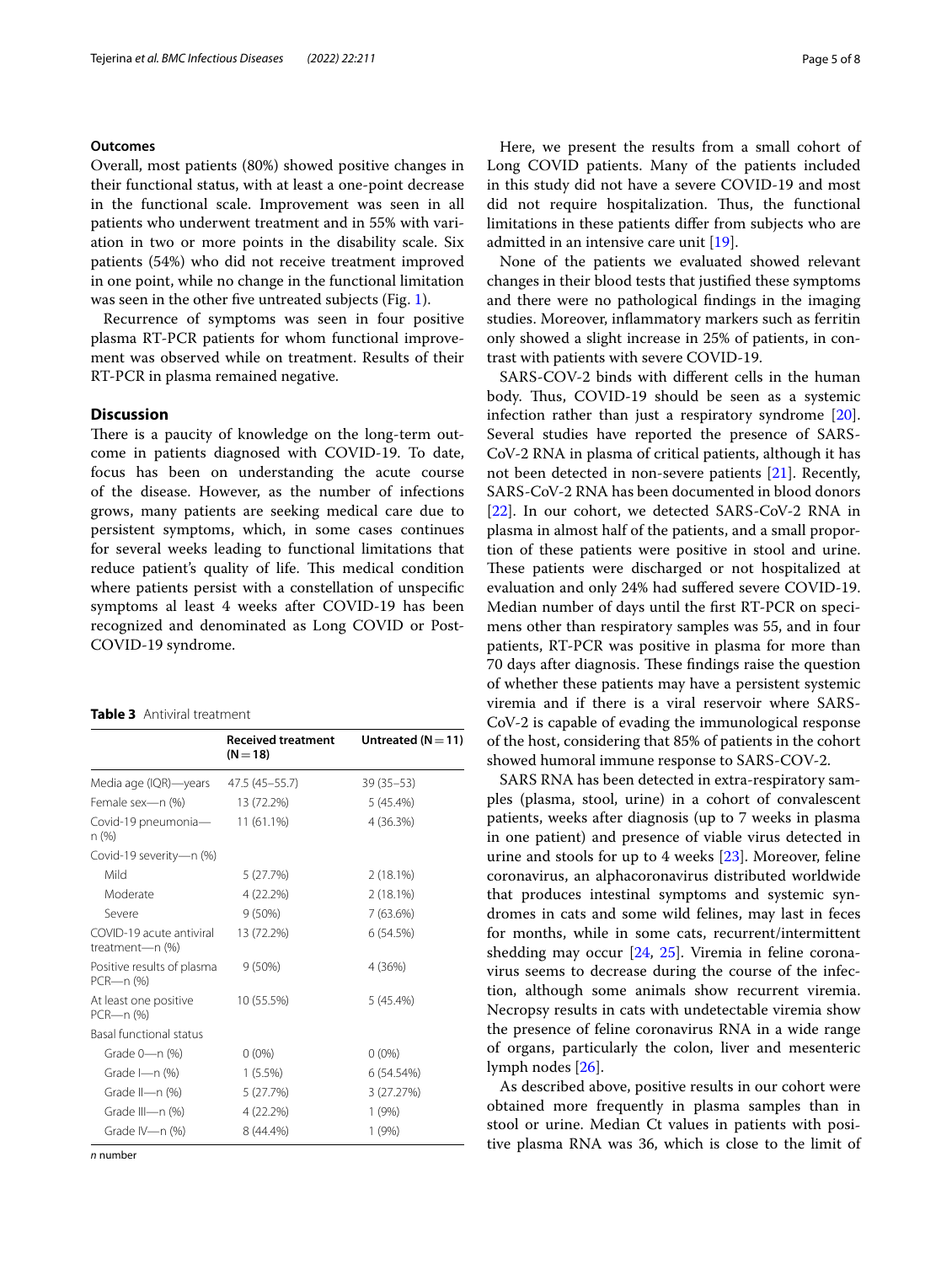

<span id="page-5-0"></span>detection of the assay. Moreover, we only obtained this sensitivity with a specifc nucleic acid diagnostic kit. Thus, sensitivity limitations of the different RT-PCR kits may explain why viremia was not detected in all patients despite reporting similar symptoms.

Most patients received a combination of antiviral treatment, lopinavir/ritonavir and hydroxychloroquine. No decrease in mortality was seen with the administration of lopinavir/ritonavir in a randomized clinical trial of COVID-19 patients [[27\]](#page-7-1); however, the study included only severe patients and these fndings cannot be extrapolated to our context [[28,](#page-7-2) [29\]](#page-7-3). Recently, two randomized clinical trials have published their results, the RECOV-ERY trial a randomized open clinical trial who did not fnd any beneft in 28-days mortality rate in hospitalized COVID-19 patients who received lopinavir/ritonavir [[30\]](#page-7-4); and the MIRACLE trial a double blind randomized clinical trial exploring the combination of lopinavir/ritonavir and interferon Beta-1b in the treatment of Middle East Respiratory Syndrome (MERS) that demonstrated a lower mortality with this combination, especially if started in the frst 7 days of symptoms [\[31](#page-7-5)]. A randomized SARS-CoV-2 post-exposure prophylaxis trial with hydroxychloroquine, probably the best scenario for a drug, did not reduce the rate of infections in exposed patients [[32\]](#page-7-6). Currently there is an ongoing clinical trial exploring lopinavir/ritonavir monotherapy in COVID-19 patients as an early treatment in the outpatient setting prior to hospitalization (NCT04372628) [[33\]](#page-7-7).

The functional scale of patients who received treatment improved in comparison to untreated subjects. However, there is recurrence of symptoms in some patients who received a short-course treatment (14 days), so treatment duration seems a relevant issue.

There are important limitations to this observational study. Viremia was not assessed in patients asymptomatic after been diagnosed with COVID-19. Thus, we do not know if the viremia also persists in asymptomatic patients, in which case symptoms may not be related to viremia. Patients received treatment outside a clinical trial setting with the absence of a placebo-controlled group; therefore, improvements seen in treated patients should not be interpreted as related to the treatment. Treatment bias, in favour of patients with the worst functional status, is another relevant limitation, i.e., patients that will probably have better outcomes because self-reported diferences between symptoms will be greater. To assess functional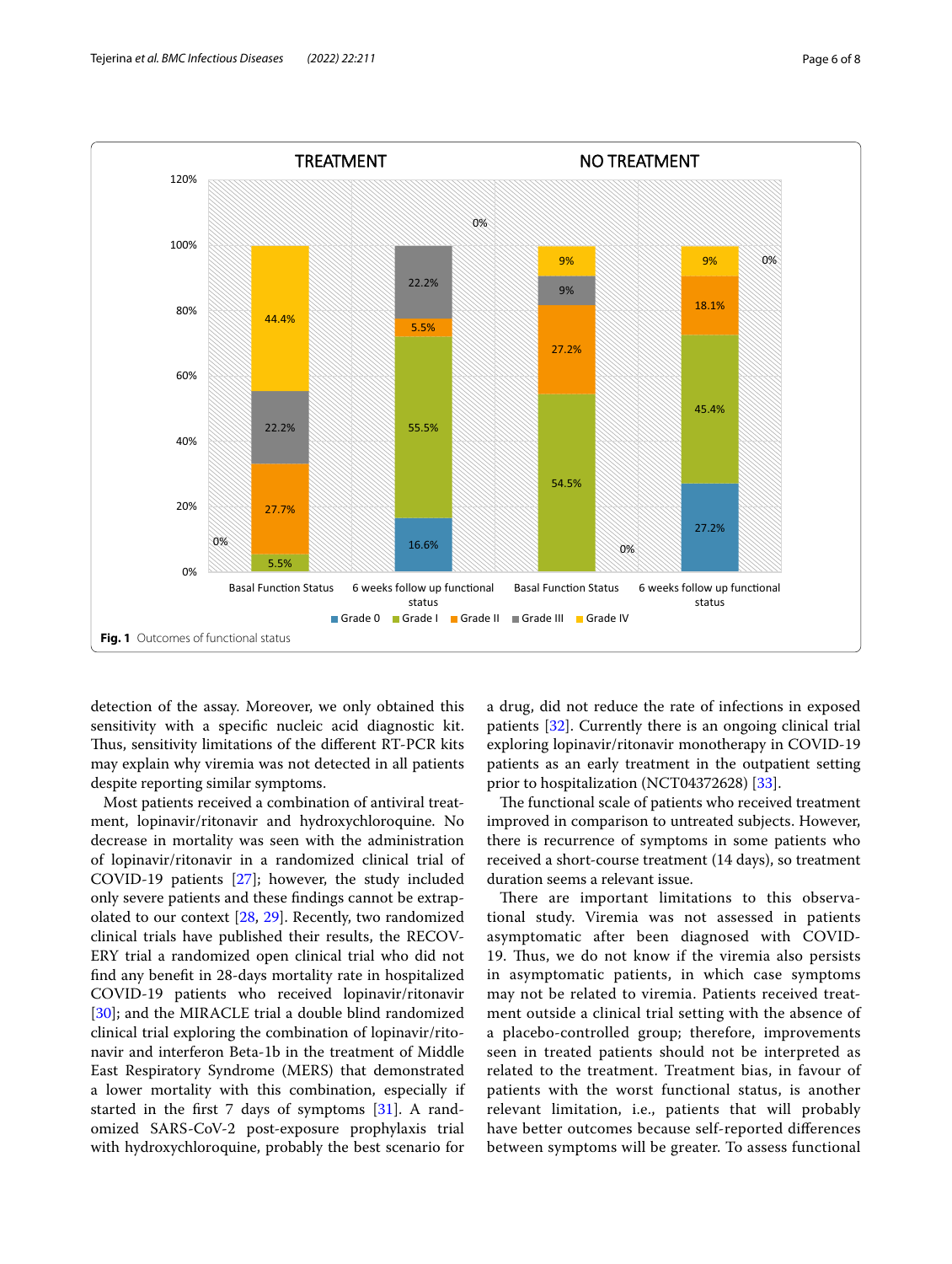outcomes, we applied a functional scale that has not been validated for patients with the characteristics of this cohort. Finally, we detected RNA but were not able to perform cultures to assess viral viability.

In conclusion, our results suggest a pattern of persistent or recurrent/intermittent SARS-CoV-2 viremia in some patients, causing a clinical curse of non-specifc symptoms associated to relevant functional limitations. Further studies in larger series are needed to confrm this hypothesis of persistent viremia in order to avoid diagnosing a great number of patients of chronic fatigue-like syndrome, a disease with poor clinical outcomes. These patients may benefit from antiviral treatment an issue that should be evaluated in randomized placebo-controlled trials.

#### **Abbreviations**

RT-PCR: Reverse transcription polymerase chain reaction; SARS-CoV-2: Severe acute respiratory syndrome coronavirus 2; RNA: Ribonucleic acid; COVID-19: Coronavirus disease 2019; ACE2: Angiotensin-converting enzyme 2 receptor; Ct: Cycle threshold; SARS: Severe acute respiratory syndrome.

#### **Acknowledgements**

Not applicable.

#### **Authors' contributions**

FT: conceptualization, methodology, writing original-draft, project administration, formal analysis. DG: conceptualization, methodology, writing review. PC: conceptualization, methodology, data curation. CRG, JA: methodology, data curation. CRG: resources. PM: supervision. TA, CD, LP, CF: data curation. All authors read and approved the fnal manuscript.

#### **Funding**

This study didn't receive any specifc funding.

#### **Availability of data and materials**

The datasets generated during and/or analyzed during the current study area available from the corresponding author on reasonable request.

#### **Declarations**

#### **Ethics approval and consent to participate**

The research ethics committee of the Hospital General Universitario Gregorio Marañón approved the study protocol, granted access to raw data, use and storage of samples and a written consent was obtained from patients allowing samples use and data access. Study Code MICRO-HGUGM. 2020–2029. Data from patients was anonymized before its use.

#### **Consent for publication**

A written consent was obtained from the patients.

#### **Competing interests**

The authors declare that they have no competing interests.

#### **Author details**

<sup>1</sup> Clinical Microbiology and Infectious Diseases Department, Hospital General Universitario Gregorio Marañon, 46 C/ Doctor Esquerdo, 28009 Madrid, Spain. 2 Pharmacy Department, Hospital General Universitario Gregorio Marañón, 46 C/Dr Esquerdo, 28009 Madrid, Spain. <sup>3</sup>Instituto de Investigación Sanitaria Gregorio Marañón, Madrid, Spain. <sup>4</sup>Departamento de Medicina, Facultad de Medicina, Universidad Complutense de Madrid, Madrid, Spain. <sup>5</sup>Instituto de

Salud Carlos III, Madrid, Spain. <sup>6</sup>CIBERES, CIBER Enfermedades Respiratorias, Madrid, Spain.

Received: 1 November 2020 Accepted: 12 February 2022<br>Published online: 03 March 2022

#### **References**

- <span id="page-6-1"></span><span id="page-6-0"></span>1. Johns Hopkins Coronavirus Center. <https://coronavirus.jhu.edu/map.html>. 2. Neufel KJ, Leoutsakos JMS, Yan H, et al. Fatigue symptoms during the frst
- year following ARDS. Chest. 2020;158(3):999–1007.
- 3. Lam MHB, Wing YK, Yu MWM, et al. Mental morbidities and chronic fatigue in severe acute respiratory syndrome survivors. Arch Intern Med. 2009;169(22):2142–7.
- <span id="page-6-2"></span>Tso EYK, Tsang OT, Choi KW, et al. Persistence of physical symptoms in and abnormal laboratory fndings for survivors of severe acute respiratory syndrome. Clin Infect Dis. 2004;38(9):1338.
- <span id="page-6-3"></span>5. Moldofsky H, Patcai J. Chronic widespread musculoskeletal pain, fatigue, depression and disordered sleep in chronic post-SARS syndrome; a casecontrolled study. BMC Neurol. 2011;24(11):37.
- <span id="page-6-4"></span>6. Leow MKS, Kwek DSK, Ng AWK, et al. Hypocortisolism in survivors of severe acute respiratory syndrome (SARS). Clin Endocrinol (Oxf ). 2005;63(2):197–202.
- <span id="page-6-5"></span>7. Zhou P, Yang XL, Wang XG, et al. A pneumonia outbreak associated with a new coronavirus of probable bat origin. Nature. 2020;579(7798):270–3.
- <span id="page-6-6"></span>8. Wan Y, Jian S, Graham R, et al. Receptor recognition by the novel coronavirus from Wuhan: an analysis based on decade-long structural studies of SARS coronavirus. J Virol. 2020;94(7):e00127-20.
- <span id="page-6-7"></span>9. Wang Q, Zhang Y, Wu L, et al. Structural and functional basis of SARS-CoV-2 entry by using human ACE2. Cell. 2020;181(4):894–904.
- <span id="page-6-8"></span>10 Ghlebaw M, Wabg K, Viveiros A, et al. Angiotensin-converting enzyme 2: SARS-CoV-2 receptor and regulator of the renin-angiotensin system. Circ Res. 2020;126(10):1456–74.
- <span id="page-6-9"></span>11. Heinrich F, Nentwich MF, Bibiza-Freiwald E, et al. SARS-CoV-2 blood RNA predicts outcome in critically ill COVID-19 patients. Open Forum Infect Dis. 2021;8(11):ofab509.
- <span id="page-6-10"></span>12. Davido B, Seang S, Tubiana R, de Truchis P. Post-COVID-19 chronic symptoms: a post-infectious entity? Clin Microbiol Infect. 2020;26(11):1448–9.
- <span id="page-6-11"></span>13. Klok FA, Boon G, Barco S, et al. The post-COVID-19 functional status scale: a tool to measure functional status over time after COVID-19. Eur Respir J. 2020;56(1):2001494.
- <span id="page-6-12"></span>14. Carf A, Bernabei R, Landi F. Persistent symptoms in patients after acute COVID-19. JAMA. 2020;324(6):603–5.
- <span id="page-6-13"></span>15. Garrigues E, Janvier P, Kherabi Y, Le Bot A, Hamon A, Gouze H. Postdischarge persistent symptoms and health-related quality of life after hospitalization for COVID-19. J Infect. 2020;81(6):e4–6.
- <span id="page-6-14"></span>16. Lu X, Schneider E, Jain S, et al. Rhinovirus viremia in patients hospitalized with community-acquired pneumonia. J Infect Dis. 2017;216(9):1104–11.
- <span id="page-6-15"></span>17. De Jong MD, Simmons CP, Thanh TT, et al. Fatal outcome of human influenza A (H5N1) is associated with high viral load and hypercytokinemia. Nat Med. 2006;12(10):1203–7.
- <span id="page-6-16"></span>18. Barberis E, Vanella VV, Falasca M, et al. Circulating exosomes are strongly involved in SARS-CoV-2 infection. Front Mol Biosci. 2021;8:632290.
- <span id="page-6-17"></span>19. Wintermann GB, Rosendahl J, Weidner K, et al. Self-reported fatigue following intensive care of chronically critically ill patients: a prospective cohort study. J Intensive Care. 2018;2(6):27.
- <span id="page-6-18"></span>20. Gupta A, Madhavan MV, Sehgal K, et al. Extrapulmonary manifestations of COVID-19. Nat Med. 2020;26(7):1017–32.
- <span id="page-6-19"></span>21 Zheng S, Fan J, Yu F, et al. Viral loads dynamics and disease severity in patients infected with SARS-CoV-2 in Zhejiang province, China, January– March 2020: retrospective cohort study. BMJ. 2020;369:m1443.
- <span id="page-6-20"></span>22. Chan L, Zhao L, Gong H, et al. Severe acute respiratory syndrome coronavirus 2 RNA in blood donations. Emerg Infect Dis. 2020;26(7):1631–3.
- <span id="page-6-21"></span>23. Xu D, Zhang Z, Jin L, Chu F, Mao Y, Wang H. Persistent shedding of viable SARS-CoV in urine and stool of SARS patients during the convalescent phase. Eur J Clin Microbiol Infect Dis. 2005;24(3):165–71.
- <span id="page-6-22"></span>24. Tekes G, Thiel HJ. Feline coronavirus: pathogenesis of feline infectious peritonitis. Adv Virus Res. 2016;96:193–218.
- <span id="page-6-23"></span>25. Pedersen NC, Allen CE, Lyons LA. Pathogenesis of feline enteric coronavirus infection. J Feline Med Surg. 2008;10(6):529–41.